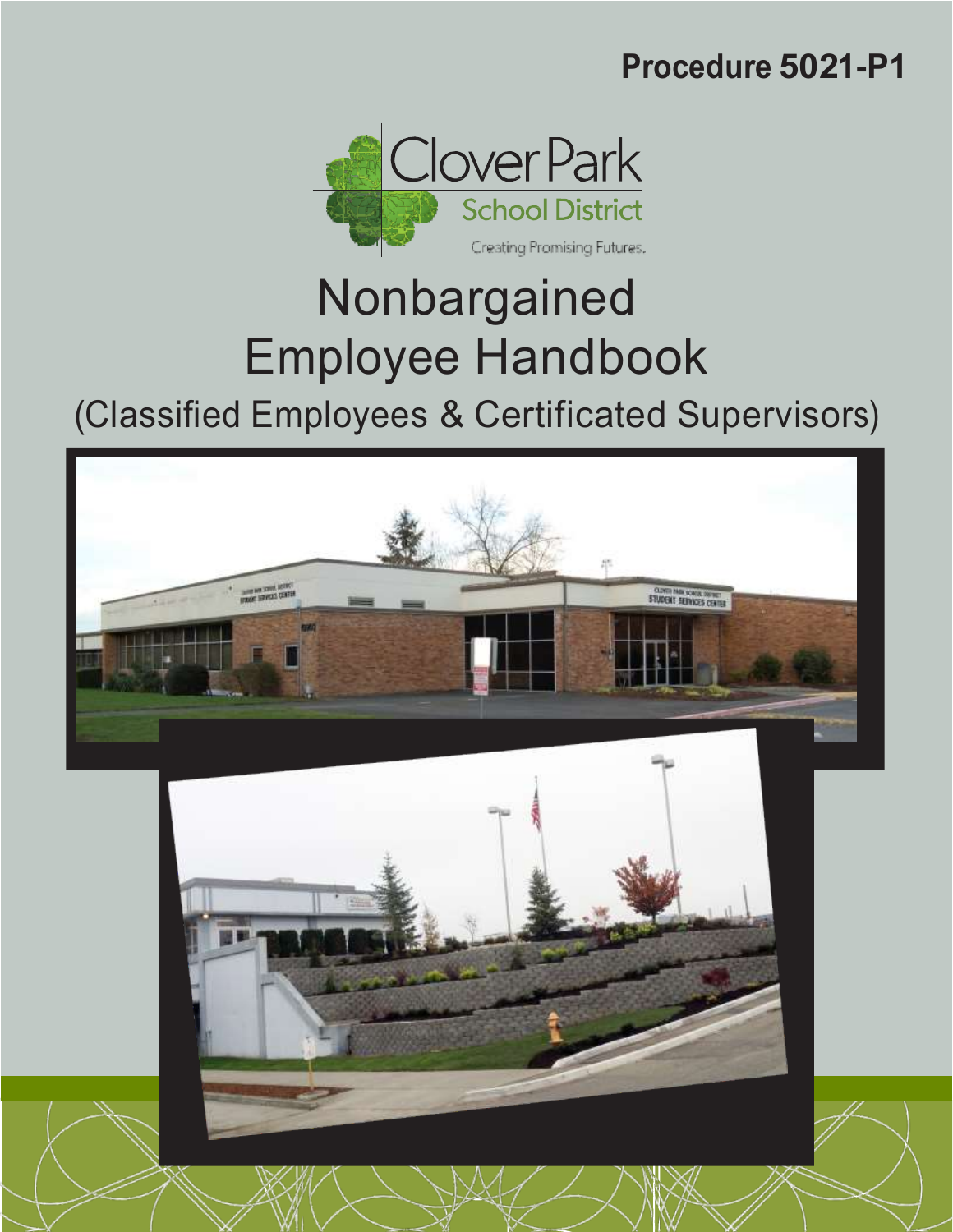# **TABLE OF CONTENTS**

| 1.  |                                                           |                  |
|-----|-----------------------------------------------------------|------------------|
| 2.  |                                                           | $\boldsymbol{2}$ |
| 3.  |                                                           | $\boldsymbol{2}$ |
| 4.  |                                                           | $\boldsymbol{2}$ |
| 5.  |                                                           | 3                |
| 6.  |                                                           | 3                |
| 7.  |                                                           | 3                |
| 8.  |                                                           | $\mathbf{3}$     |
| 9.  |                                                           | $\boldsymbol{4}$ |
| 10. |                                                           | $\boldsymbol{4}$ |
| 11. |                                                           | $\boldsymbol{4}$ |
| 12. |                                                           | $\boldsymbol{4}$ |
| 13. | VEBA III Sick Leave Conversion Medical Reimbursement Plan | $\boldsymbol{4}$ |
| 14. |                                                           | $\boldsymbol{4}$ |
| 15. |                                                           | 4                |
| 16. |                                                           | 5                |
| 17. |                                                           | 5                |
| 18. |                                                           | 5                |
| 19. |                                                           | 5                |
| 20. |                                                           |                  |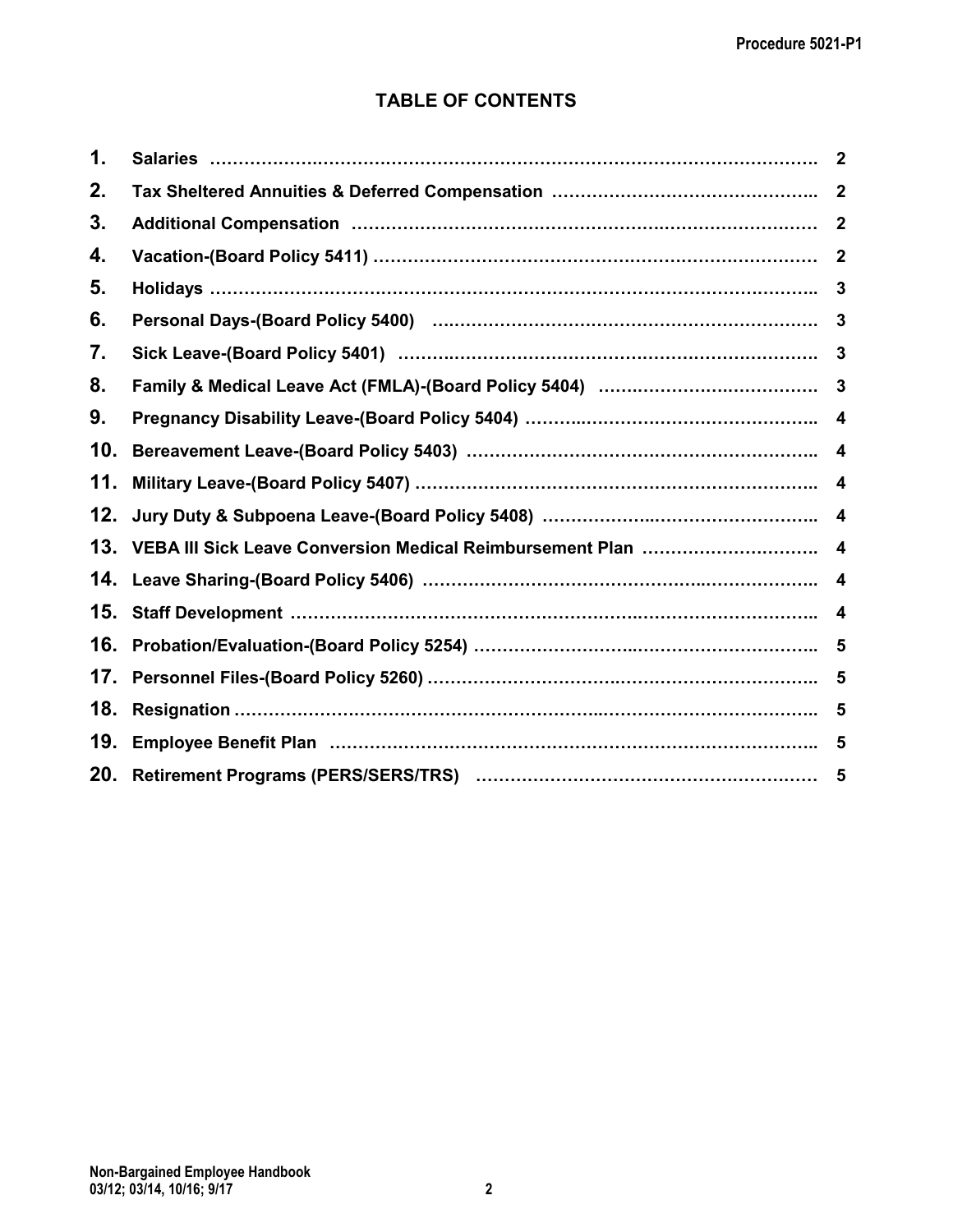The Non-Bargained Employee Handbook outlines salary, benefit, and working conditions for specialists, supervisors, managers and other employees from level A-F on the Non-Represented Staff Salary Schedule.

#### **1. Salaries**

Non-bargaining employees receive an annual salary as determined by the board of directors.

- a. Certificated staff shall be employed on an annual basis, July 1<sup>st</sup> through June  $30<sup>th</sup>$ .
- b. Classified non-bargained employees shall be employed on an annual basis, September 1st through August 31<sup>st</sup>.

Direct deposit is mandatory and the District shall make payroll deductions for staff as required by law.

**NOTE**: The number of work days for non-bargained staff is noted on the job description.

# **2. Tax-Sheltered Annuities & Deferred Compensation**

An eligible employee may contract with the District to defer any portion of his/her compensation at his/her direction in tax sheltered annuity programs, as defined in Section 403b and Section 457 of the Internal Revenue Code of 1986 and in compliance with all state and federal laws and regulations in force or as hereafter amended.

# **3. Additional Compensation (Excludes Certificated Supervisors)**

The work year for exempt non-bargained employees may include up to six (6) days' pay at per diem [forty-eight (48) hours] per year that may be claimed as approved by employee's supervisor (e.g., either for work on evenings, weekends or holidays and documented on the Extra Day Documentation form). This time must be requested in writing, in advance, and approved by the appropriate supervisor.

#### **4. Vacation–(Board Policy 5411)**

Non-bargaining employees are advanced twenty-five (25) days of vacation at the beginning of their fiscal/contract year. Vacation must be approved in advance by the appropriate supervisor. Vacation during the time school is in session shall be limited to no more than five (5) consecutive workdays. Exceptions to this rule may be considered on a case by case basis. A maximum of forty-five (45) days may be carried over to the following year. Non-bargained employees may cash out five (5) days of vacation at their rate of per diem.

- a. Certificated employees will be allocated vacation at the start of their contract/work year, July 1<sup>st</sup>. Should an employee begin after July 1<sup>st</sup>, vacation time will be prorated according to the amount of vacation time remaining in the contract/work year. Should employment end prior to June  $30<sup>th</sup>$ , the vacation allocation will be reduced in proportion to the amount of the contract/work year completed. Upon termination, an employee may cash out any unused vacation, up to two hundred forty (240) hours.
- b. Classified non-bargained employees will be allocated vacation at the start of the fiscal year, September 1st. Should an employee start employment after September 1st date, he/she will be allocated a prorated amount of vacation corresponding to the amount of time remaining in the fiscal year. Should employment end prior to August 31<sup>st</sup>, the vacation allocation will be reduced in proportion to the amount of work year completed. Upon termination, an employee may cash out any unused vacation, up to two hundred forty (240) hours.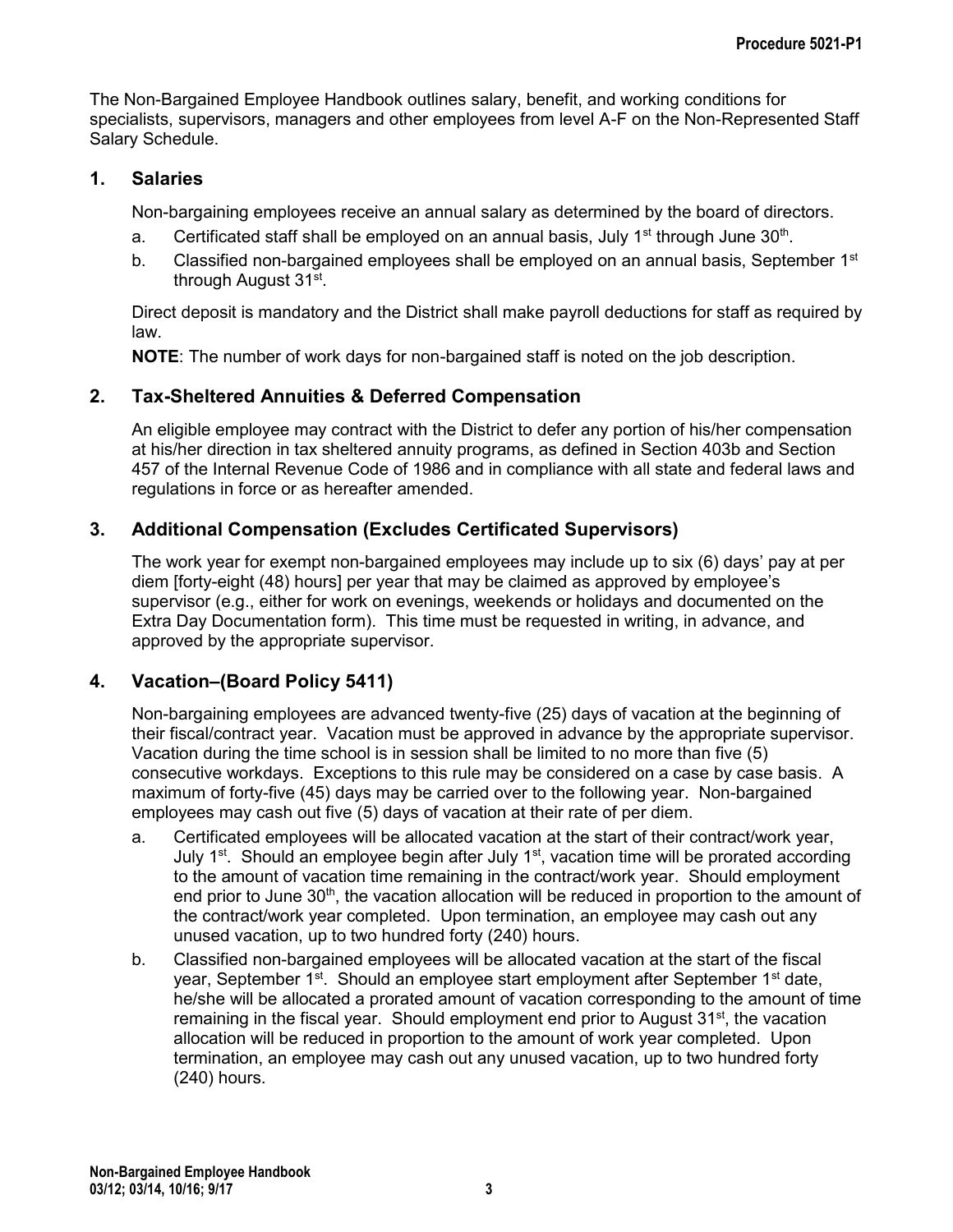#### **5. Holidays**

Non-bargained employees shall receive twelve (12) paid holidays annually. During orientation, employees should receive a work calendar indicating the paid holidays.

#### **6. Personal Days–(Board Policy 5400)**

Employees receive two (2) personal days per year for a personal emergency, religious Sabbath, legal or business obligations that cannot be completed outside of the regular work day. These days can be taken in hourly increments. Additionally, personal leave must be approved in advance by the appropriate supervisor. These days cannot be used to extend a holiday or vacation. However, under certain circumstances, the supervisor may waive that stipulation.

# **7. Sick Leave–(Board Policy 5401)**

Non-bargained 260-day employees receive twelve (12) sick leave days frontloaded annually. Certificated employees receive their sick leave July 1<sup>st</sup> and classified employees on September 1<sup>st</sup>. The amount of sick leave is prorated if the employee is hired after the start of the year. The unused balance is carried over each year, accumulative to a maximum of two hundred sixty (260) days. Sick leave may be cashed out annually and upon termination up to a maximum of one hundred eighty (180) days per WAC 392-136. Note: Sick leave is granted in hours.

Non-bargained employees who work less than 260 days receive a prorated amount of sick leave proportionate to the number of months in their work year, either ten (10), eleven (11) or twelve  $(12)$ .

Employees entering employment with Clover Park School District shall receive credit for sick leave accumulated in other public school districts in the state of Washington.

An absence of five (5) days or more must be substantiated in writing by a physician. In addition, a doctor's release is required to return to work.

An employee is granted sick leave for absences relating to illness, injury, or medical appointments.

Employees may also use sick leave to care for a "child" of the employee with a health condition that requires treatment or supervision. A "child" is defined as a biological, adopted or foster child, stepchild, or a legal ward and must be under the age of eighteen (18) unless disabled.

Additionally, employees may use sick leave to care for a spouse, parent, parent-in-law or a grandparent of the employee who has a serious health condition or a medical emergency condition. A "parent" is defined as a biological parent or someone who stood in loco parentis to the employee when the employee was a child.

# **8. Family & Medical Leave Act (FMLA)–(Board Policy 5404)**

Eligible employees may access twelve (12) weeks of unpaid family medical leave due to:

- a. The birth of a child or placement of a child with the employee via adoption or foster care;
- b. A serious health condition of employee; or
- c. A serious health condition affecting the employee's spouse, child or parent for whom the employee is providing care.

The District will maintain existing health benefits for the employee during FMLA leave.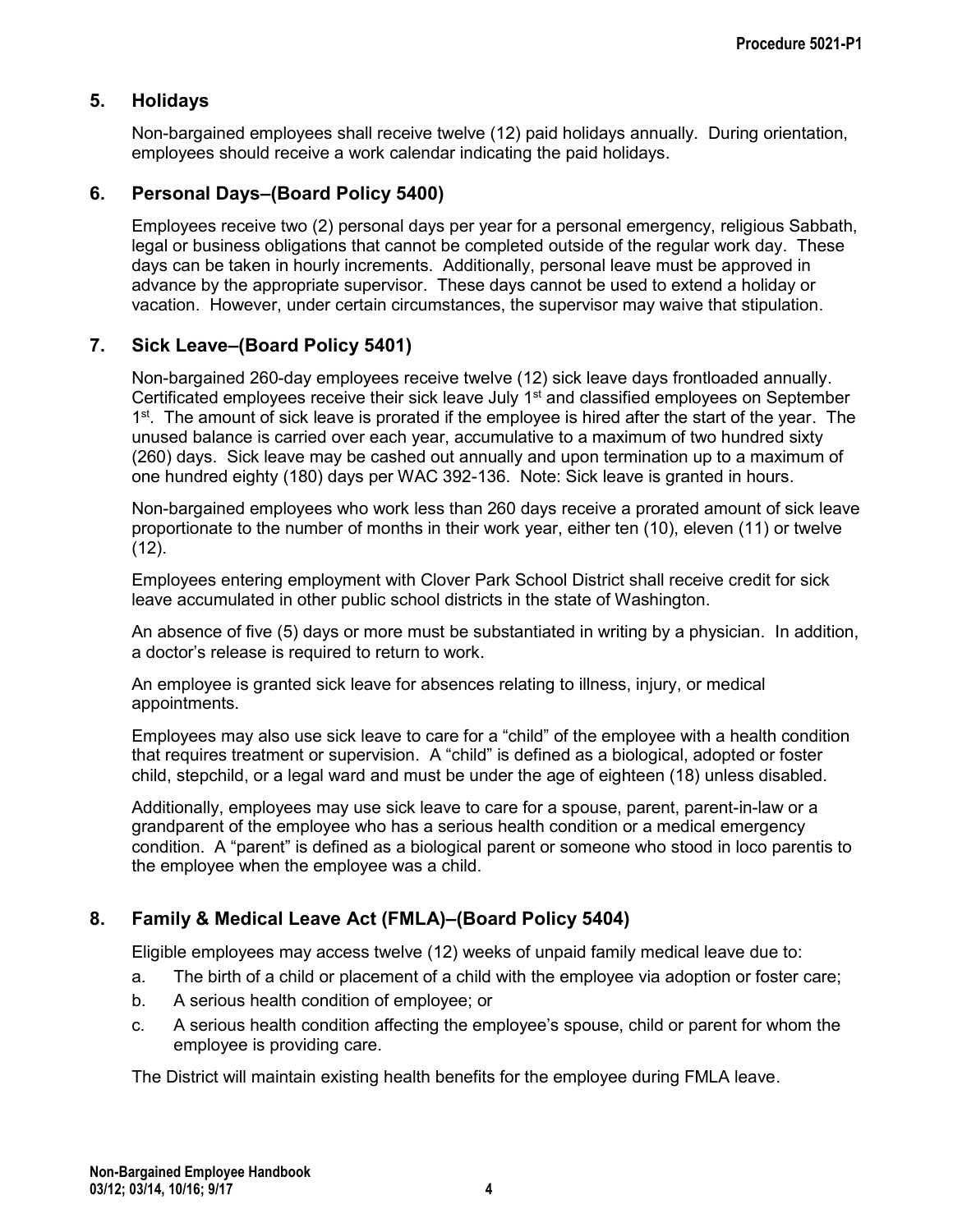# **9. Pregnancy Disability Leave–(Board Policy 5404)**

Eligible female employees may take six weeks of Pregnancy Disability Leave for the period of time that she is sick or temporarily disabled because of pregnancy or childbirth. Please contact the Human Resources-Payroll Office for additional information regarding this leave.

#### **10. Bereavement Leave–(Board Policy 5403)**

Employees may be granted up to five (5) days for a death in their family. If extended travel or a second leave is necessary in order to attend a funeral, memorial service or business relating to the death, two (2) additional days will be allowed. Family is defined as child (biological, adopted, foster, stepchild or legal ward), spouse, sibling, grandparent, parent/parent-in-law, or person who stood in loco parentis to the employee when the employee was a child, or anyone residing as a member of the employee's household.

#### **11. Military Leave–(Board Policy 5407)**

Military leave will be granted as provided by law to each employee who is a member of a United States Military Reserve Unit or the Washington National Guard. The military leave of absence shall be in addition to any vacation or sick leave to which the employee may be entitled and shall not result in any loss of rating, privileges, pay or benefits. The employee shall receive his/her normal pay from the District for the first fifteen (15) days of military leave within the employee's work year. The employee must provide a copy of their military orders.

# **12. Jury Duty & Subpoena Leave–(Board Policy 5408)**

Employees may be granted paid leave for days required to serve on a jury. Additionally, leave may be granted to an employee who has been subpoenaed as a witness in court or other legal proceedings, except in cases where the employee has a direct or indirect interest in the proceedings.

#### **13. VEBA III Sick Leave Conversion Medical Reimbursement Plan**

This plan allows converted sick leave benefits, from eligible employees, to be contributed to medical expense reimbursement accounts held in trust by a third party administrator. These contributions will be available to employees to pay for any pre-retirement and post-retirement medical, dental or vision out-of-pocket expenses, plus pre- and post-retirement medical, dental or vision insurance premiums. To be eligible, the VEBA III agreement (Memorandum of Understanding) must be adopted by the non-bargained group annually.

#### **14. Leave Sharing–(Board Policy 5406)**

Eligible employees may donate excess leave for use by an employee who is suffering from, or has a relative or household member suffering from, an extraordinary or severe illness, injury, impairment or physical or mental condition. Employees may apply for shared leave and, once approved, they may receive shared leave donations.

#### **15. Staff Development**

Staff development funds are available (depending upon budget approval) for employees to attend workshops, seminars, training, etc. relating to their job. The funds may cover memberships, registrations, travel, etc. The amount varies from year to year. If interested in utilizing staff development funds, see site administrative secretary.